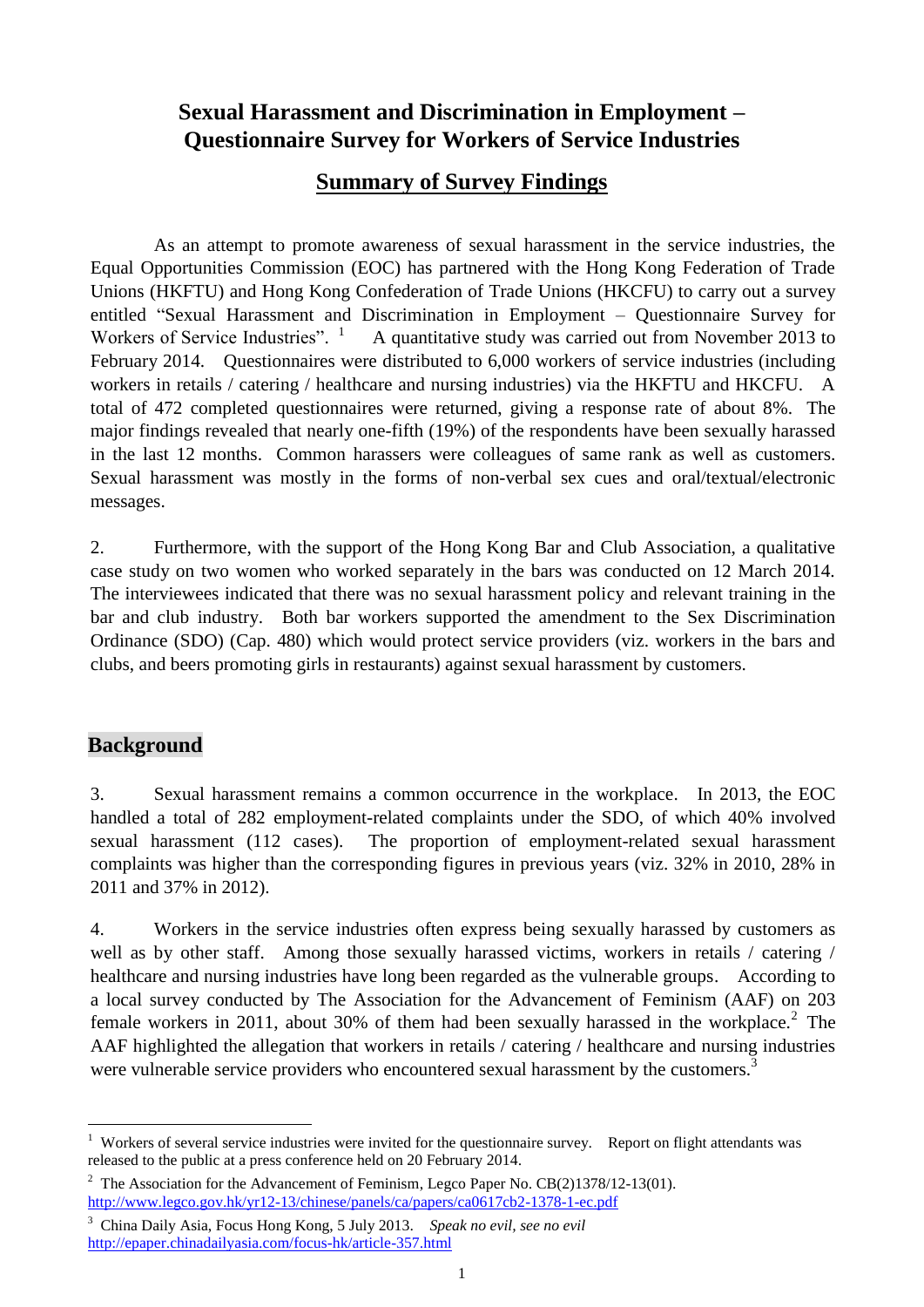5. The consequences of sexual harassment can be costly to both employers and employees. Employers will face low staff morale, tarnished reputation and possible legal costs. Affected employees will face emotional stress, anxiety and even depression. Preventing and stopping sexual harassment in the workplace is an obligation for the employer under the SDO, under which employers can be held vicariously liable for sexual harassment even if they are unaware of such conduct. Therefore the management of business organizations should take all practicable and reasonable steps to prevent sexual harassment before it occurs.

6. The current SDO does not offer protection to employees in incidents where customers sexually harassed service providers. In a review of the SDO carried out by the EOC in 1999, the EOC proposed to make an amendment to section 40(1) of the SDO to protect providers of goods, services and facilities against sexual harassment by customers.<sup>4</sup> The present survey will help company management personnel realize the serious nature of the problem, with a view to urging the Government to amend the ordinance to offer comprehensive protection from sexual harassment to the service providers as soon as possible.

#### **Key Findings**

 $\overline{a}$ 

#### **Quantitative Study**

7. A minority of 72 respondents (17%) indicated that they were aware of a policy statement on sexual harassment in the company, whereas 226 respondents (52%) did not think so and 133 respondents (31%) had no idea about it (*Chart 1*). Such results indicated that a great majority of companies in the service industries in Hong Kong do not have a sexual harassment policy.

8. Regarding the content of the policy statement perceived by 68 respondents, the following items are commonly included: "A clear statement that sexual harassment will not be tolerated" (71%), "The company provides information on channels of lodging a complaint (including contact details of designated staff for handling complaints)" (53%), "The company states clearly how to deal with sexual harassment complaints" (43%), and "An assurance that no one will be penalised for coming forward with a complaint in good faith" (38%) (*Table 1*). These results seem to imply that once the company has formulated a policy statement, in order to provide necessary assistance to sexually harassed employees, quite a number of the employers (53%) are robust enough to give details of the designated staff who will handle the complaints lodged by victims. This contrasts with a previous survey on business sector that two-third of the companies did not provide such vital information so that affected staff were probably discouraged to raise a complaint.

9. Almost one-fifth (19%, 72 respondents) indicated that they have been sexually harassed in the past year whereas 6% of them have witnessed/ heard about complaints of sexual harassment in their profession (*Chart 2*). The common alleged harassers were colleagues of same rank (39%) and customers (28%). Sexual harassment was in the forms of non-verbal sex cues (81 counts), oral/textual/electronic messages (63 counts), physical sexual behaviours (49 counts) and hostile environment (26 counts) as shown in *Table 2*. Other alleged harassers are seniors (23%) and juniors (9%).

<sup>&</sup>lt;sup>4</sup> Equal Opportunities Commission's legislative amendment proposal related to the scope of protection against sexual harassment under the Sex Discrimination Ordinance (Cap. 480), LegCo Paper No. CB(2)658/07-08(01). http://www.legco.gov.hk/yr12-13/english/panels/ca/papers/ca0617cb2-1324-4-e.pdf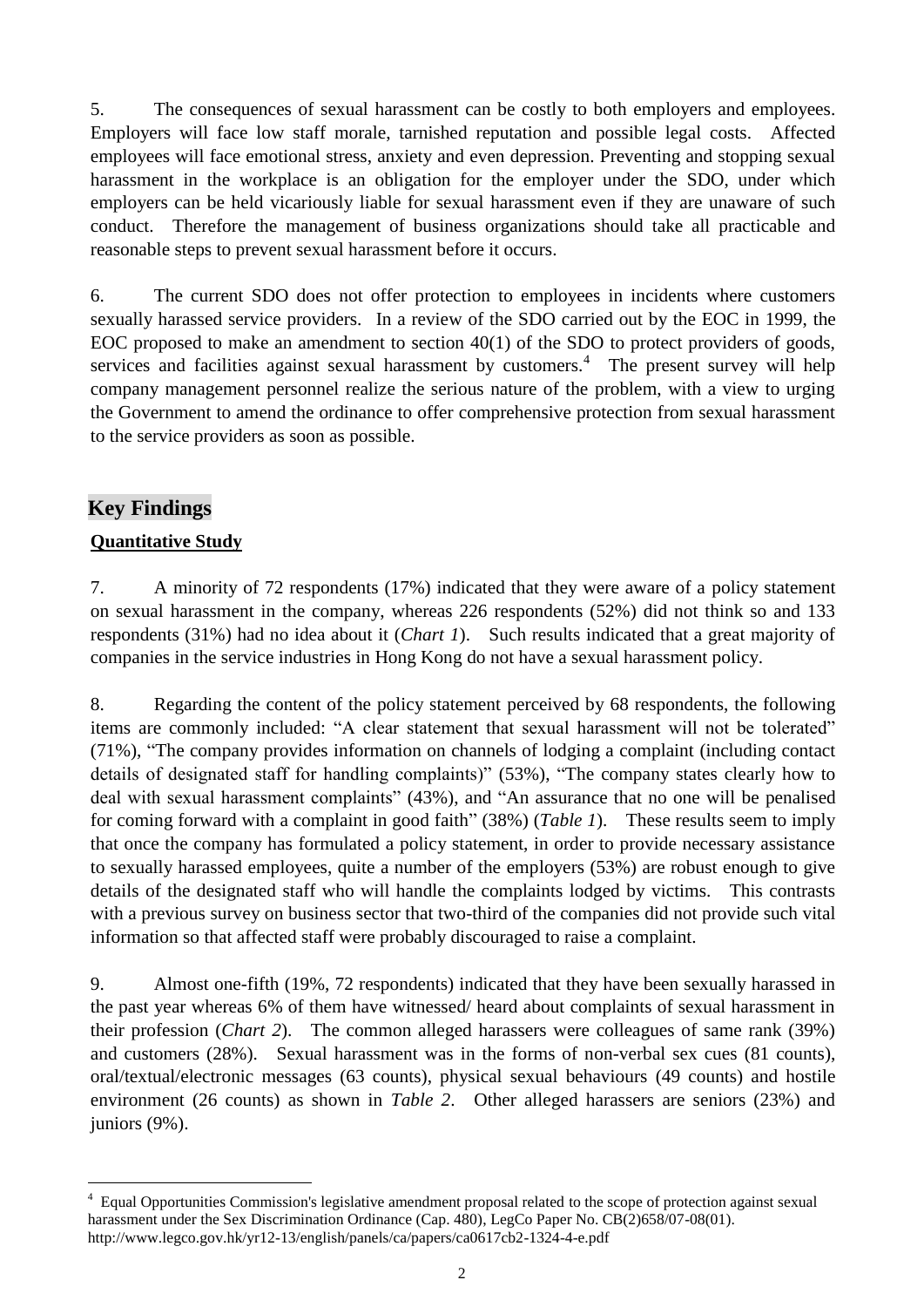10. When the sexually harassed victims were asked of actions taken, 30% of the 69 respondents did nothing, whereas 70% took action (*Chart 3*). Of the 48 respondents who took action, they mostly mentioned it to colleagues/relatives (45%) or made a formal complaint to the company (38%), but rarely reported it to the police (10%), made enquiries/reported it to the EOC (3%), or took legal action (3%)(*Table 4*). The main reasons for the inaction included: "Did not think it could help" (42%), "Not aware of the complaint channels" (16%), "Did not want to worsen the situation or ruin the relationship" (13%), and "No spare time or energy to take action" (10%) as revealed in *Table 5*. Respectively, 6% of the victims indicated other reasons such as "Took it as the norm of the job", "Considered that the procedure of complaint was complicated" and "Afraid of revenge". A general reluctance to seek help still prevails in the working culture given that staff are conventionally filled with a negative or pessimistic feeling of "Did not think it could help" or not aware that sexual harassment might involve criminal liability in some cases.

11. For the 49 respondents who witnessed or heard about cases of sexual harassment in the profession in the past year, 61% took action whereas 39% did not (*Chart 4*). When asked what action they took, most of them mentioned the incidents to colleagues/relatives (52%), encouraged the victim to take action and offered himself/herself as a witness (26%), and made a complaint to the related company on behalf of the victim and offered himself/herself as a witness (16%) (*Table 6*).

12. It is important to note that 90% of the respondents had not received any training courses on anti-sexual harassment, while only 10% were trained (*Chart 5*). When respondents were probed for experiences of encountering other types of discrimination and harassment in the past year, they mainly had experienced age discrimination (17%), discrimination against new immigrants (12%) and sex discrimination (11%). The other types constituted lower than 10%. (see *Table 7*)

13. Among the respondents, 74% were females while 26% were males (*Chart 6*). One-fifth of the male respondents have been sexually harassed in the past year, while 18% of the females have also been sexually harassed (*Chart 7*). As both males and females have encountered sexual harassment, all victims regardless of genders should be encouraged to voice out boldly against sexual harassers.

14. Most of the respondents fall within the age groups of 31-40 (18%), 41-50 (30%) and 51-60 (33%) (see *Chart 8*). Among these three age groups, the rates of encountering sexual harassment are in the range of 20%-23% *(Chart 9)*. It seems that by being a senior does not exempt one from being sexually harassed by colleagues and customers. In addition, there is a misconception that telling unwelcome dirty jokes related to sex to peers is not regarded as sexual harassment.

15. A majority (68%) of the respondents have regular contact with customers in the workplace, whereas 32% did not (*Chart 10*). The more contact they have with customers, the more likely they are to encounter sexual harassment (21% vs 13%) (*Chart 11*).

16. Most respondents have served in the company for less than 6 years (36%) or in the range of 6-10 years (29%) (*Chart 12*). Apparently as shown in *Chart 13*, a U-shaped pattern was found that more proportions of employees experienced sexual harassment when they served less than 6 years (26%), 16-20 years (24%) or more than 20 years (22%), but relatively fewer proportions of employees of working experiences with service period between 6-10 years (13%) or 11-15 years (12%) had been sexually harassed. As for the entrant workers, they probably serve as juniors who are targets of sexual harassment in the service industries. On the other hand, the longer the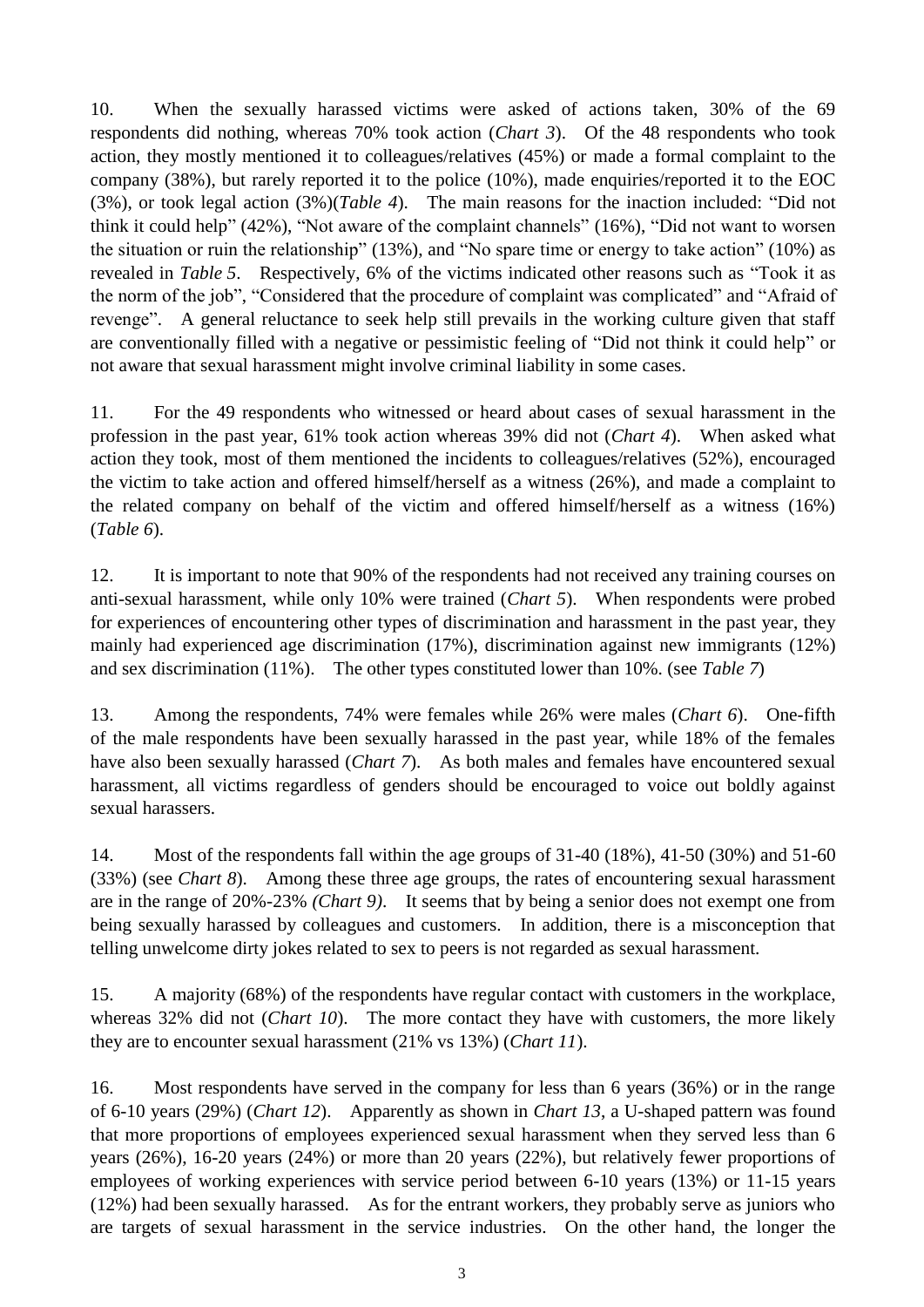employees are in the service industries, the more they accept or adapt to the unique social setting of the industries. 5

17. It showed significantly higher occurrence of sexual harassment in the industries of community/social/personal services (25%) and caring services (22%) (*Chart 15*). They are mostly front-line workers who have frequent contact with customers as well as those working closely with other colleagues. In this connection, it is most probably that they will encounter sexual harassment in the workplace.

18. There is no significant difference in the occurrence of sexual harassment among employees with respect to company size (19% vs 20%), which indicates that sexual harassment is prevalent in service industries regardless of the size of the company (*Chart 17*).

#### **Qualitative Case Study**

19. Two women separately working in the bars were interviewed on 12 March 2014. They revealed that there was generally no sexual harassment policy and relevant training in the bar and club industry. Regardless of genders, bar workers encountered sexual harassment mainly from customers, in the forms of speaking teasing words related to sex (e.g., sexual comments or jokes about the victim's look, body, or private life which make him/her feel uncomfortable) as well as physical sexual behaviours such as patting, touching and holding around the waist. In response, the victims told the harassers to stop immediately, reported it to their senior colleagues, complained to the company and/or quitted the job. Their seniors were supportive that they transferred the victims to serve other customers so that they could avoid facing the harassers again. Unanimously, both bar workers anticipated that an amendment to the SDO would protect service providers (viz. workers in the bars and clubs, and beers promoting girls in restaurants) against sexual harassment by customers.

#### **Limitations**

20. The present quantitative questionnaire survey has a fairly low response rate. Overseas studies on sexual harassment in the workplace also reported low response rate which might have been due to the sensitivity of the issue and the large pool base of target respondents. In this regard, caution has to be taken in interpreting the present survey data. It is worth noting that one should not interpret the results as representative nor generalize the findings to the entire population of workers in the service industries in Hong Kong.

#### **Recommendations**

 $\overline{a}$ 

21. The findings indicated that 19% of workers of service industries were sexually harassed (2 cases per victim), while 6% witnessed or heard about colleagues having encountered sexual harassment in the past year. The most common harassers were colleagues of same rank and customers. Non-verbal sex cues were noted as the most common form of harassment. The other forms of harassment in descending order were oral/textual/electronic messages, physical sexual

<sup>&</sup>lt;sup>5</sup> Jennifer Siou Leng Leong (2000). The Mindset of Hong Kong Restaurant Employees on Sexual Harassment at Work. <http://www.hotel-online.com/Trends/ChiangMaiJun00/HKRestaurantHarassment.html>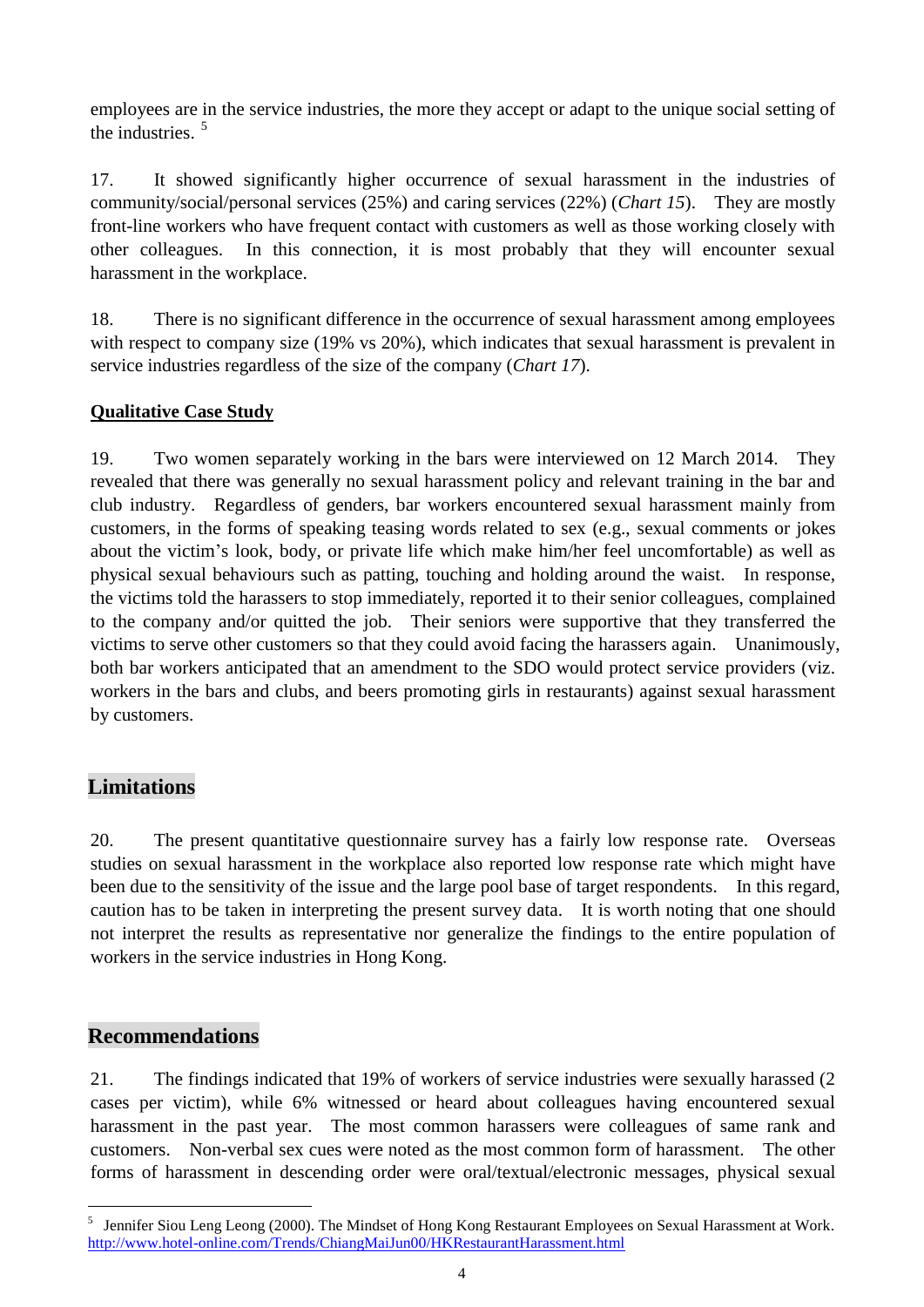behaviours and hostile environment. Apart from sexual harassment by colleagues, these results show that quite a number of employees in the service sector have been sexually harassed by customers in their work setting.

22. In particular, workers in the bar and club industry encountered sexual harassment mostly from the customers. Therefore, it is recommended that the HKSAR Government should table the amendment of the SDO to the Legislative Council in order to provide protection to service providers against sexual harassment by customers as soon as possible.

23. To redress sexual harassment effectively in the workplace, employers should develop and implement a policy statement on sexual harassment. It is somewhat disturbing to note that 83% of the respondents either did not perceive or were not aware of a policy statement in the company. This is also reflected by the fact that 90% of the employees have not received any training courses on anti-sexual harassment.

24. In the qualitative study, it showed that there was generally no sexual harassment policy and relevant training in the bar and club industry. Given the serious nature of sexual harassment, it makes sense for company management boards to embrace a sexual harassment policy and provide relevant training for all employees. Sufficient information on anti-sexual harassment should be provided to all staff at a regular interval and a policy of zero-tolerance has to be implemented.

25. When the sexually harassed victims were asked of actions taken, 30% of them did nothing because they held negative perceptions such as "Did not think it could help", "Not aware of the complaint channels", "Did not want to worsen the situation or ruin the relationship" and "No spare time or energy to take action".

26. Of those who took action, nearly half (45%) mentioned it to colleagues/relatives. To combat the feelings of fear and helplessness, a strong corporate culture of protecting employees from sexual harassment should be promoted. All employees should be re-assured that sexual harassment is not tolerated and that employees should not feel embarrassed and intimidated for reporting being sexually harassed. The company must state openly that employees would definitely not be penalised after lodging a formal complaint of sexual harassment. All companies have the responsibility to ensure that the work place is healthy and safe.

27. Workers will be particularly vulnerable to sexual harassment at work in precarious employment arrangements such as part-time or non-permanent jobs which appear as a fairly common practice in the service sector. This vulnerability may occur as these casual workers possess less power and fewer protections in the workplace, and are less likely to report harassment given the instability of their jobs. To tackle with this problem, employers are encouraged to provide sufficient and appropriate training for these particular groups. The EOC intends to join hands with relevant stakeholders or trade unions to provide anti-sexual harassment training for workers in the service sector.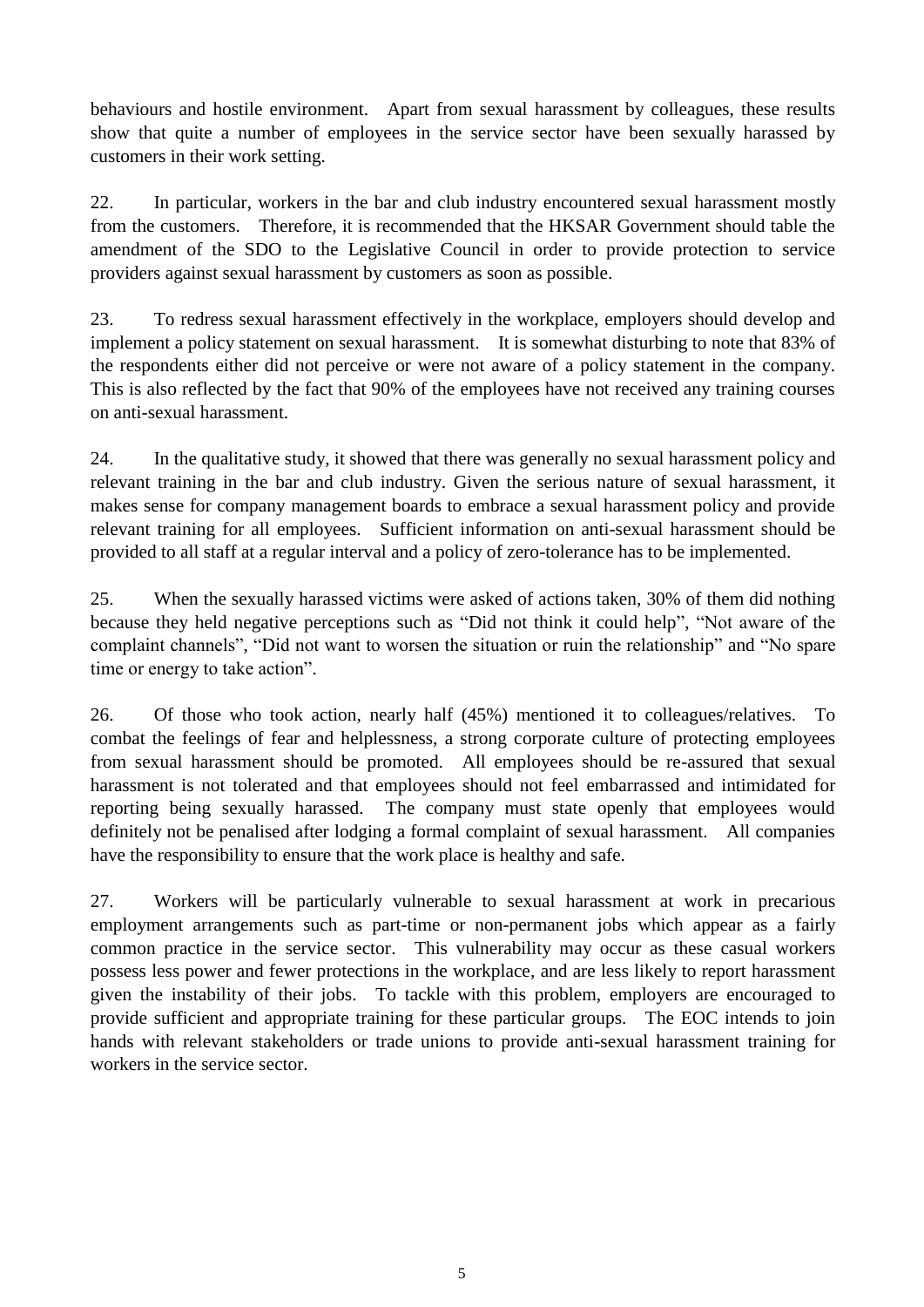# **Tables and Charts**

# **Chart 1**

In the past 12 months, is there a policy statement on sexual harassment in your company? (N=431)



#### **Table 1**

If yes, its content includes: [Can choose more than one answer] (N=68)

| <b>Item</b>                                                                                                                                      |    | $\%$ |
|--------------------------------------------------------------------------------------------------------------------------------------------------|----|------|
| A clear statement that sexual harassment will not be tolerated.                                                                                  | 48 | 71   |
| Your company provides information on channels of lodging a complaint<br>(including contact details of designated staff for handling complaints). | 36 | 53   |
| company states clearly how to deal with sexual harassment<br>Your<br>complaints.                                                                 | 29 | 43   |
| An assurance that no one will be penalised for coming forward with a<br>complaint.                                                               | 26 | 38   |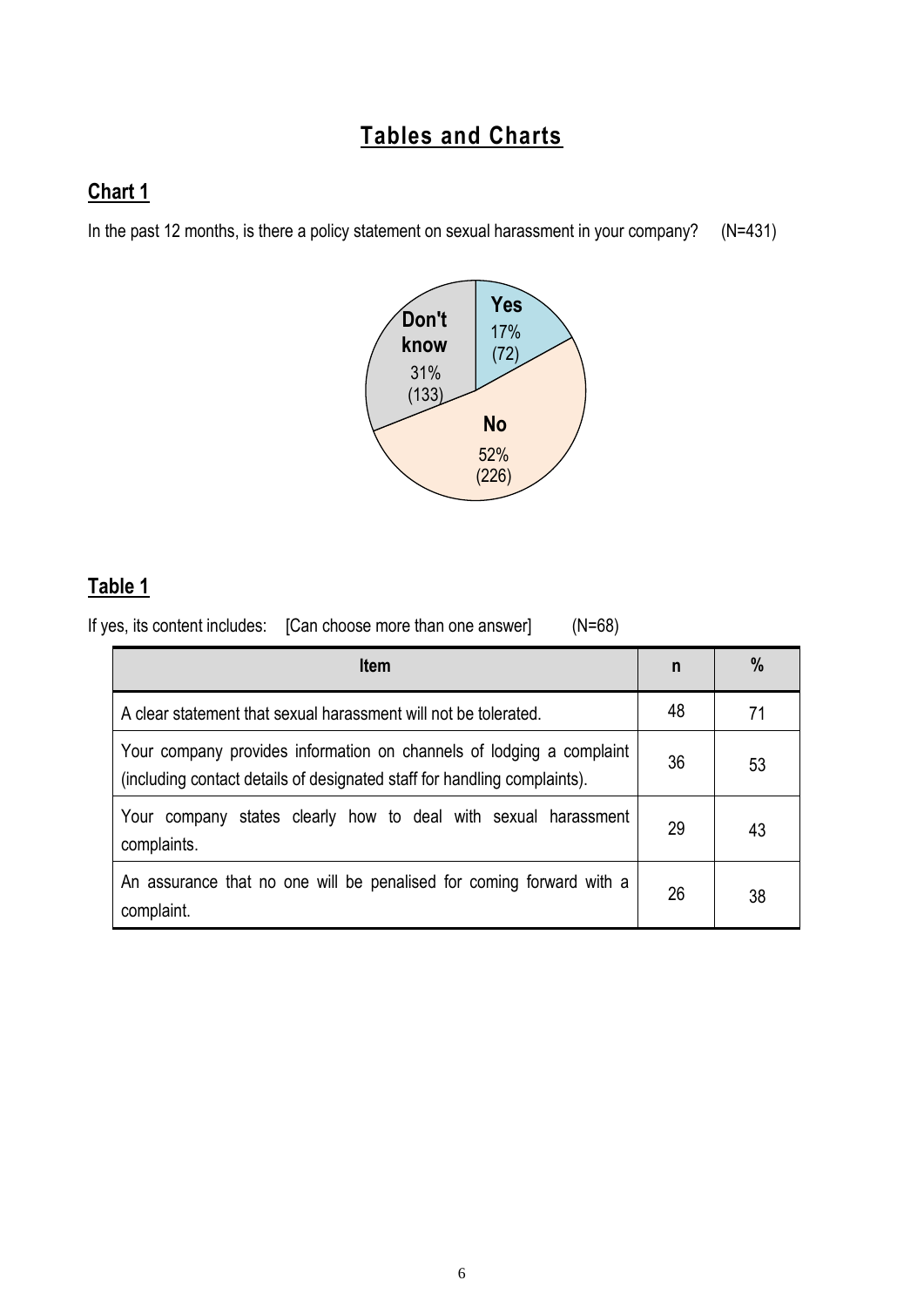Any complaints of sexual harassment in the workplace in the past 12 months? (N=376) [Can choose more than one answer]



## **Table 2**

If you have personally encountered or heard about / witnessed cases of sexual harassment in your profession in the past 12 months, please indicate the categories of the harassers and the nature of sexual harassment. [Can choose more than one answer]

|                                                                                                                                |                                       | Alleged harassers (No. of counts)       |                  |                |                |
|--------------------------------------------------------------------------------------------------------------------------------|---------------------------------------|-----------------------------------------|------------------|----------------|----------------|
| Nature of sexual harassment                                                                                                    | <b>Subtotal</b><br>(No. of<br>counts) | <b>Colleagues</b><br>οf<br>same<br>rank | <b>Customers</b> | <b>Seniors</b> | <b>Juniors</b> |
| Non-verbal sex cues (e.g. looking someone<br>up and down in a sexual way)                                                      | 81                                    | 29                                      | 28               | 16             | 8              |
| Oral / textual / electronic messages (e.g.<br>unwelcome dirty jokes related to sex,<br>electronic requests for sexual favours) | 63                                    | 31                                      | 12               | 15             | 5              |
| Physical (e.g. pulling someone's clothing or<br>inappropriate touching [e.g. patting,<br>touching, kissing or pinching])       | 49                                    | 18                                      | 13               | 14             | 4              |
| Hostile environment (e.g. showing sexually<br>obscene or suggestive photographs on<br>mobile phones)                           | 26                                    | 8                                       | 9                | 6              | 3              |
| Total                                                                                                                          | 219<br>(99%)*                         | 86<br>(39%)                             | 62<br>(28%)      | 51<br>(23%)    | 20<br>(9%)     |

\* Rounded percentages may not add up to exactly 100%.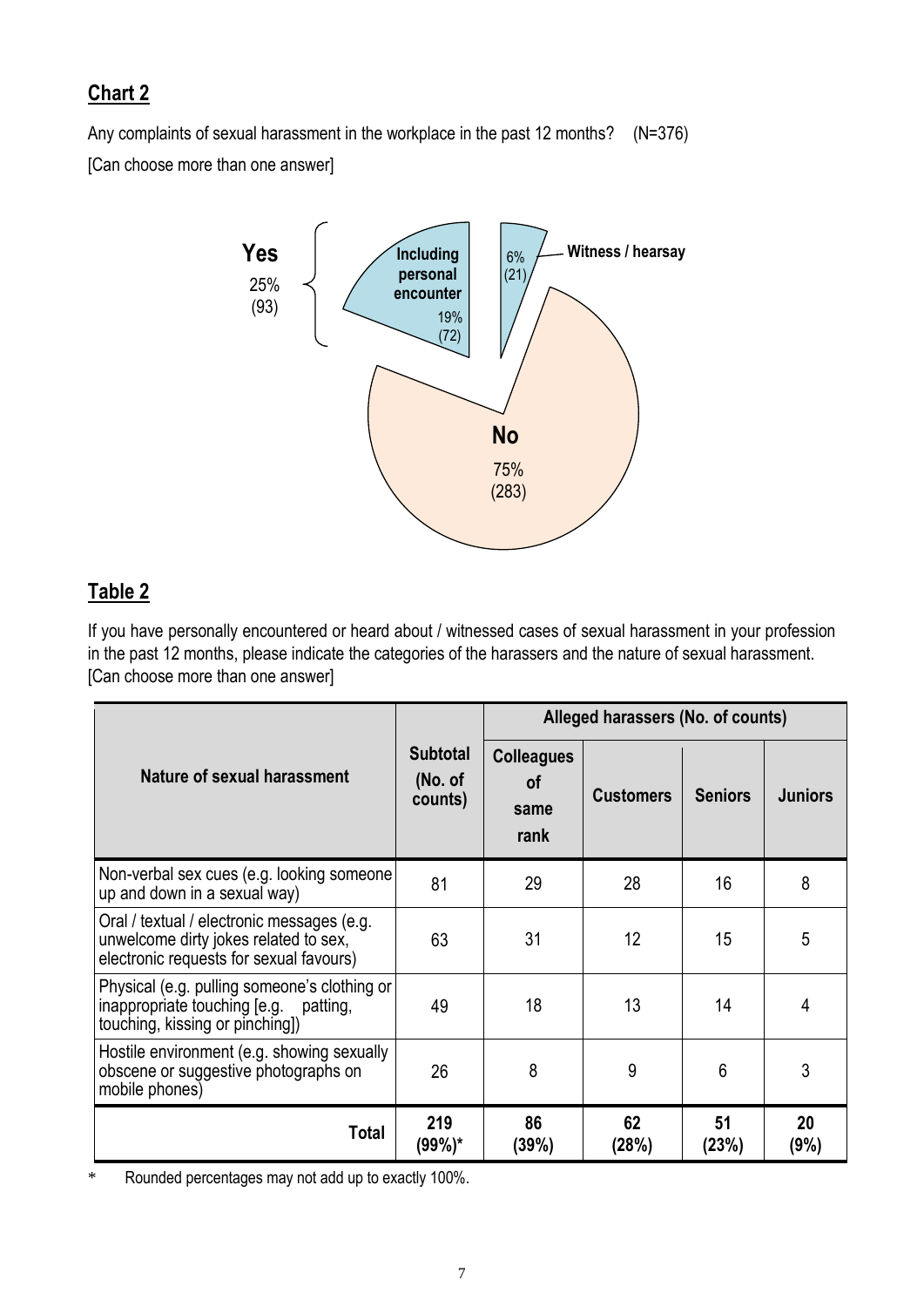# **Table 3**

If you have personally encountered or heard about / witnessed cases of sexual harassment in your profession in the past 12 months, please indicate the number of cases. [Can choose more than one answer]

| Nature of sexual harassment                                                                                                 | Averaged number of<br>cases per victim |
|-----------------------------------------------------------------------------------------------------------------------------|----------------------------------------|
| Hostile environment (e.g. showing sexually obscene or suggestive photographs on<br>mobile phones)                           | 5.5                                    |
| Physical (e.g. pulling someone's clothing or inappropriate touching [e.g.<br>patting,<br>touching, kissing or pinching])    | 1.6                                    |
| Non-verbal sex cues (e.g. looking someone up and down in a sexual way)                                                      | 1.5                                    |
| Oral / textual / electronic messages (e.g. unwelcome dirty jokes related to sex,<br>electronic requests for sexual favours) | 1.5                                    |
| Total                                                                                                                       | 2.0                                    |

### **Chart 3 – Personal Encountered Sexual Harassment**

If you have encountered sexual harassment in your profession in the past 12 months, did you take any action?  $(N = 69)$ 

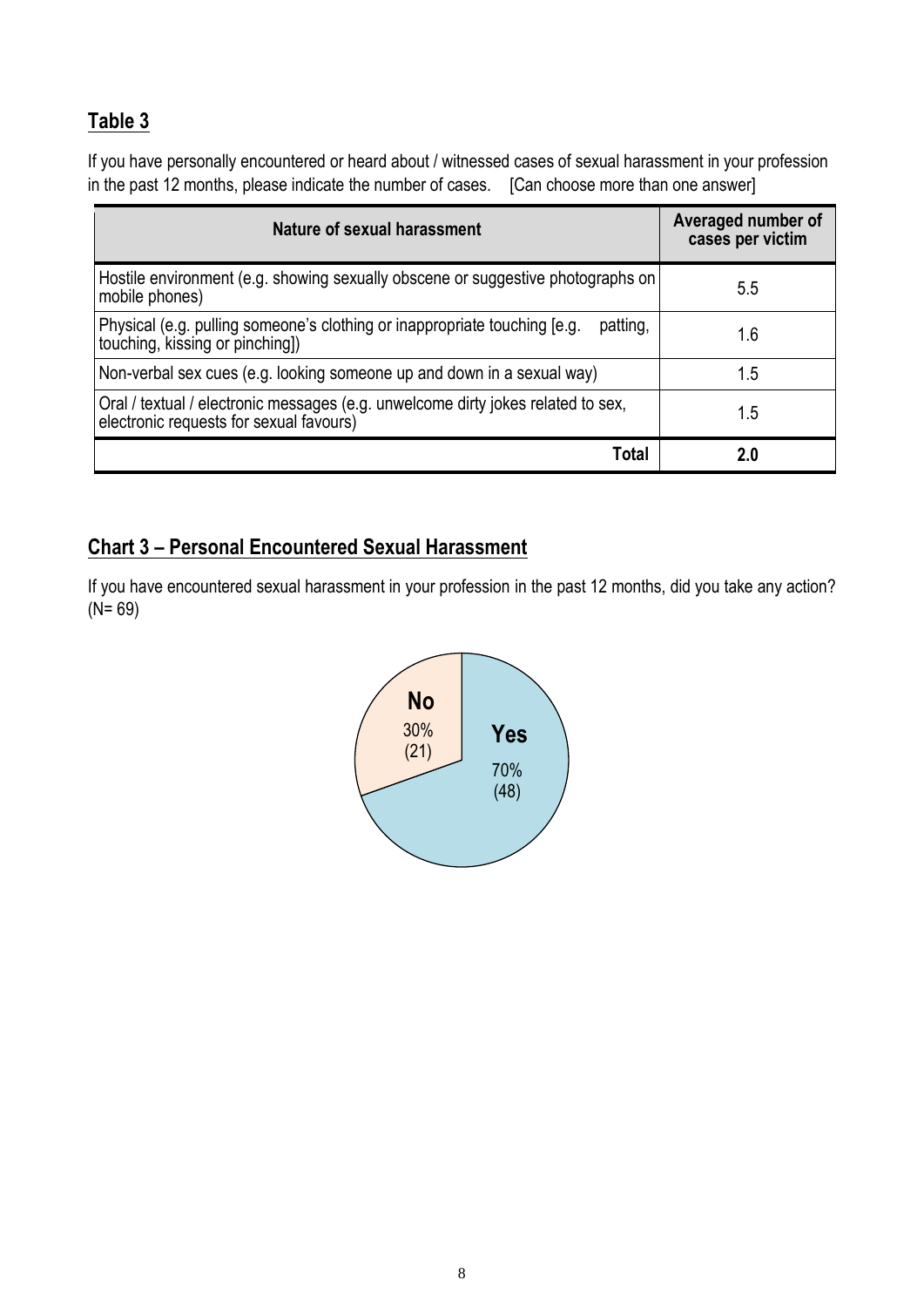#### **Table 4 – Personal Encountered Sexual Harassment**

If you have encountered sexual harassment in your profession in the past 12 months, what action did you take? [Can choose more than one answer]

| <b>Item</b>                                   | n  | $\%$<br>$(N=58)$ |
|-----------------------------------------------|----|------------------|
| mentioned it to my colleagues /<br>relatives. | 26 | 45               |
| I made a complaint to the company.            | 22 | 38               |
| I reported it to the police.                  | 6  | 10               |
| I made enquiries/reported it to the EOC.      | っ  | 3                |
| I took legal action.                          | າ  | 3                |
| Total                                         | 58 | $99*$            |

\* Rounded percentages may not add up to exactly 100%.

#### **Table 5 – Personal Encountered Sexual Harassment**

If you have encountered sexual harassment in your profession in the past 12 months but took no action, what was/were the underlying reason(s)? [Can choose more than one answer]

| <b>Item</b>                                                   |                | $\%$<br>$(N=31)$ |
|---------------------------------------------------------------|----------------|------------------|
| Did not think it could help                                   | 13             | 42               |
| Not aware of the complaint channels                           | 5              | 16               |
| Did not want to worsen the situation or ruin the relationship | 4              | 13               |
| No spare time or energy to take action                        | 3              | 10               |
| Considered that the procedure of complaint was complicated    | $\overline{2}$ | 6                |
| Took it as the norm of the job                                | $\overline{2}$ | 6                |
| Afraid of revenge                                             | $\overline{2}$ | 6                |
| I resigned after the incident                                 | 0              |                  |
| Total                                                         | 31             | $99*$            |

\* Rounded percentages may not add up to exactly 100%.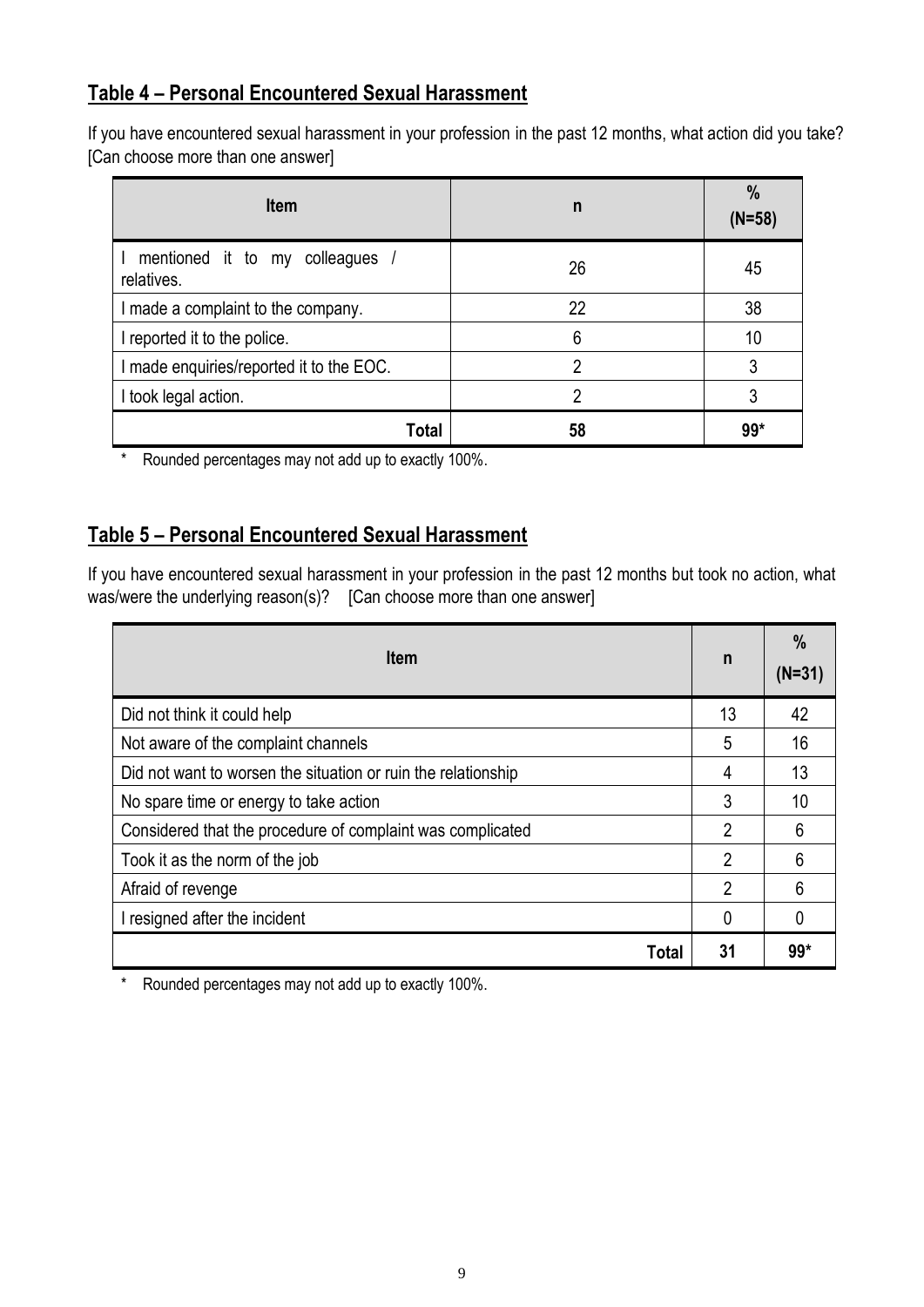#### **Chart 4 – Witness / Hearsay about Sexual Harassment**

If you have witnessed / heard about cases of sexual harassment in your profession in the past 12 months, did you take any action?  $(N = 49)$ 



## **Table 6 – Witness / Hearsay about Sexual Harassment**

If you have witnessed / heard about cases of sexual harassment in your profession in the past 12 months, what action did you take? [Can choose more than one answer]

| <b>Item</b>                                                                                            | n  | $\frac{0}{0}$<br>$(N=31)$ |
|--------------------------------------------------------------------------------------------------------|----|---------------------------|
| I mentioned the cases to my colleagues / relatives.                                                    | 16 | 52                        |
| I encouraged the victim to take action and offered myself as a witness.                                | 8  | 26                        |
| I made a complaint to the related company on behalf of the victim, and<br>offered myself as a witness. | 5  | 16                        |
| I reported it to the police on behalf of the victim, and offered myself as a<br>witness.               |    | 3                         |
| I took legal action on behalf of the victim, and offered myself as a witness.                          |    | 3                         |
| I made enquiries/reported it to the EOC on behalf of the victim, and offered<br>myself as a witness.   | 0  | 0                         |
| Total                                                                                                  | 31 | 100                       |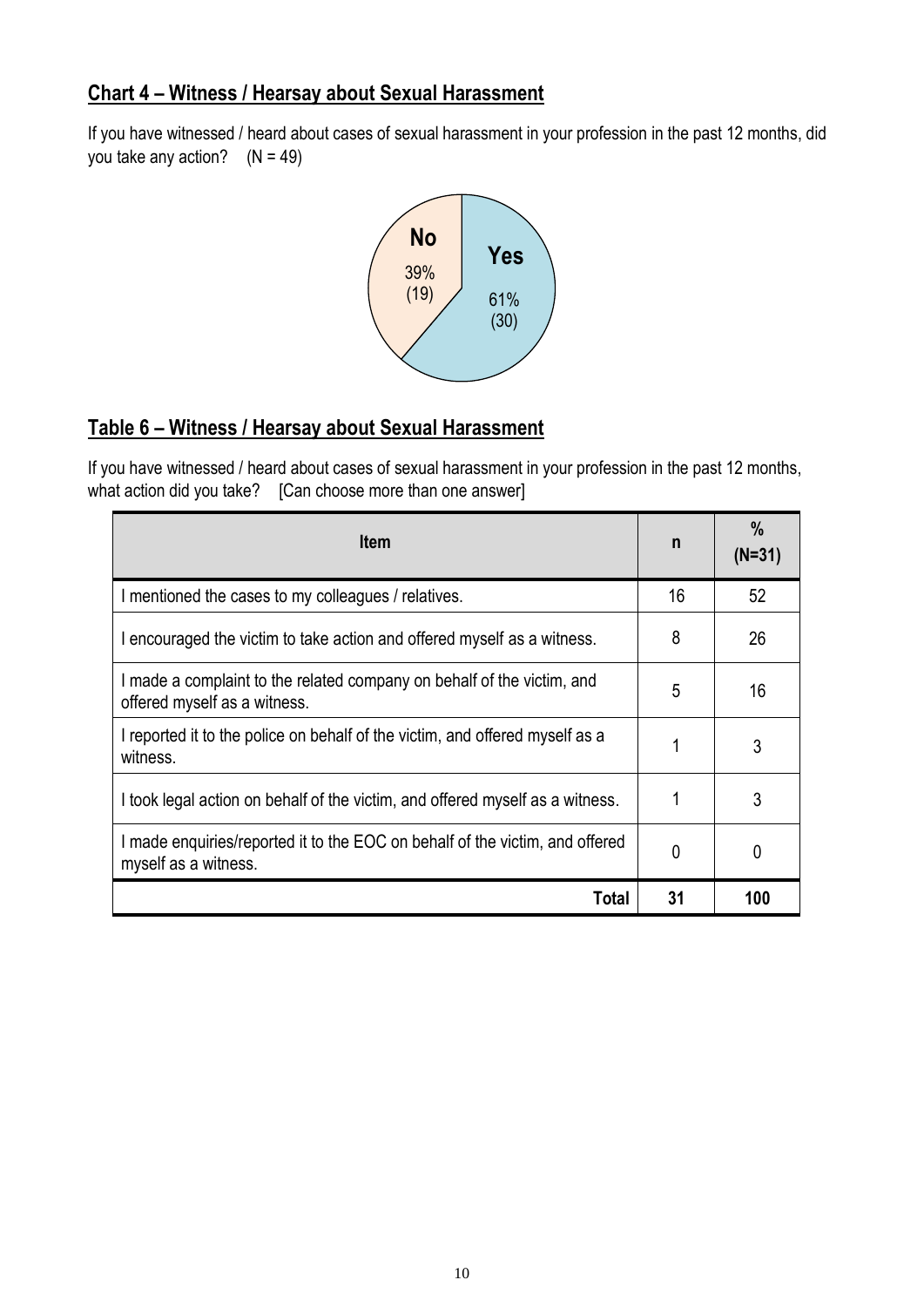Have you ever taken any training courses on anti-sexual harassment? (N=408)



# **Table 7**

Have you encountered the following discrimination and harassment in your profession in the past 12 months? [Can choose more than one answer]

| <b>Item</b>                                                                                                                                                                                   | n   | $\%$<br>$(N=437)$ |
|-----------------------------------------------------------------------------------------------------------------------------------------------------------------------------------------------|-----|-------------------|
| Age discrimination (i.e. treating people less favourably on the basis of their age)                                                                                                           | 74  | 17                |
| Discrimination against new immigrants (i.e. treating people less favourably on the<br>basis of their newly settling as Hong Kong residents)                                                   | 53  | 12                |
| Sex discrimination (e.g., only recruit / promote employees of a particular sex)                                                                                                               | 50  | 11                |
| Marital status discrimination (e.g., prefer to employ singles / the married)                                                                                                                  | 32  | $\overline{7}$    |
| Family status discrimination (e.g. a woman is transferred to a less favourable job<br>after childbirth because the employer thinks that a woman with an infant will not be<br>able to travel) | 31  | $\overline{7}$    |
| Racial Discrimination (i.e. treating people less favourably on the basis of their race)                                                                                                       | 30  | $\overline{7}$    |
| Racial harassment (e.g., engaging in name calling, which people of certain racial<br>groups may find offensive or impolite)                                                                   | 29  | 7                 |
| Pregnancy discrimination (i.e. treating a woman less favourably because of her<br>pregnancy)                                                                                                  | 27  | 6                 |
| Disability discrimination (e.g., treating a person with a disability less favourably<br>than another person without that disability)                                                          | 27  | 6                 |
| Disability harassment (e.g., name calling and mimicking gesture of people with a<br>disability)                                                                                               | 26  | 6                 |
| Racial vilification (e.g., an activity in public which incites hatred, serious contempt<br>for, or severe ridicule of a person because of his/her race)                                       | 28  | 6                 |
| Disability vilification (e.g., an activity in public which incites hatred towards, serious<br>contempt for, or severe ridicule of people with a disability)                                   | 15  | 4                 |
| Sexual orientation discrimination (i.e. treating people less favourably on the basis<br>of their sexual orientation)                                                                          | 15  | 4                 |
| <b>Total</b>                                                                                                                                                                                  | 437 | 100               |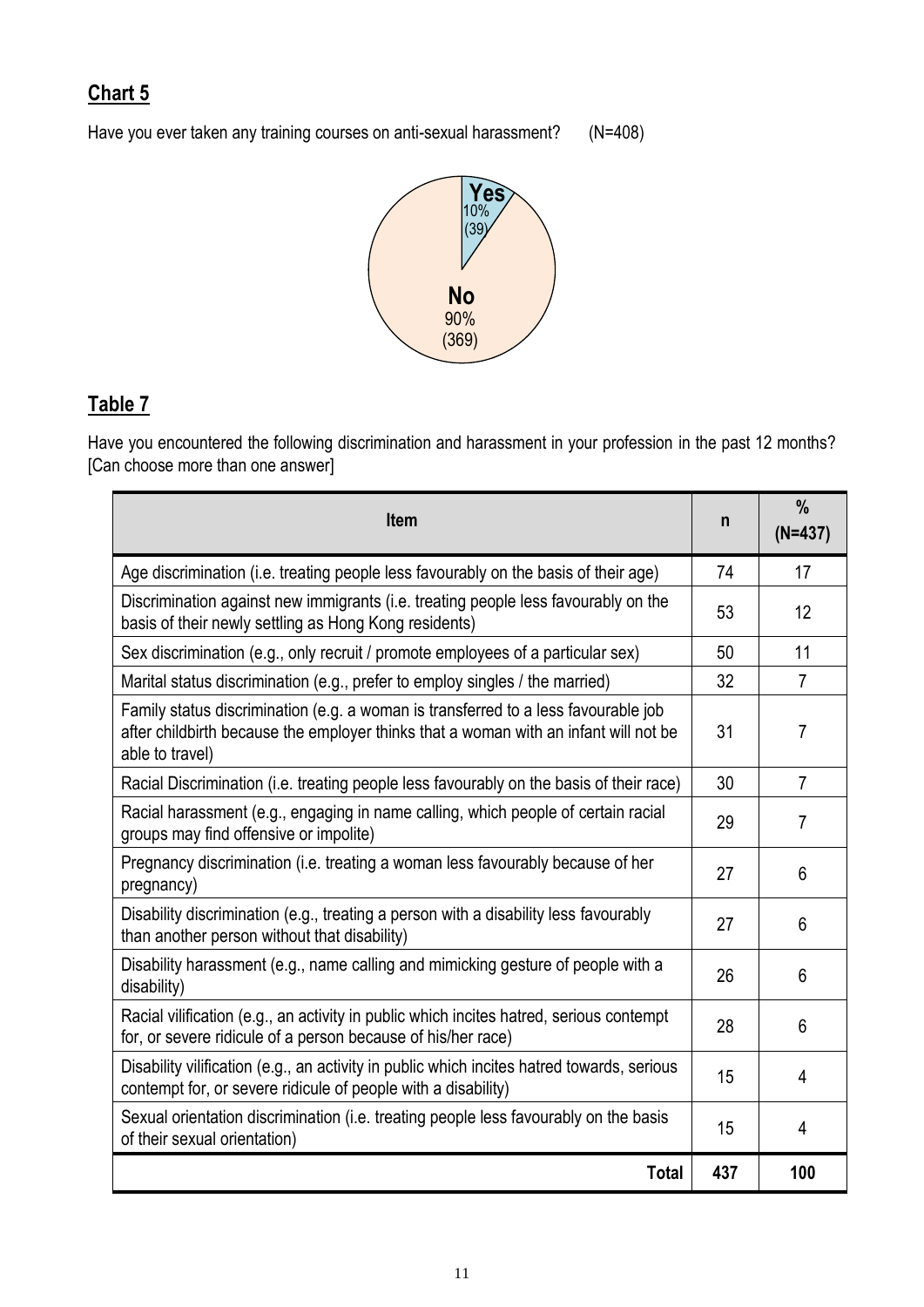Your gender (N=425)



# **Chart 7**

Gender and sexual harassment personally encountered (N=340)

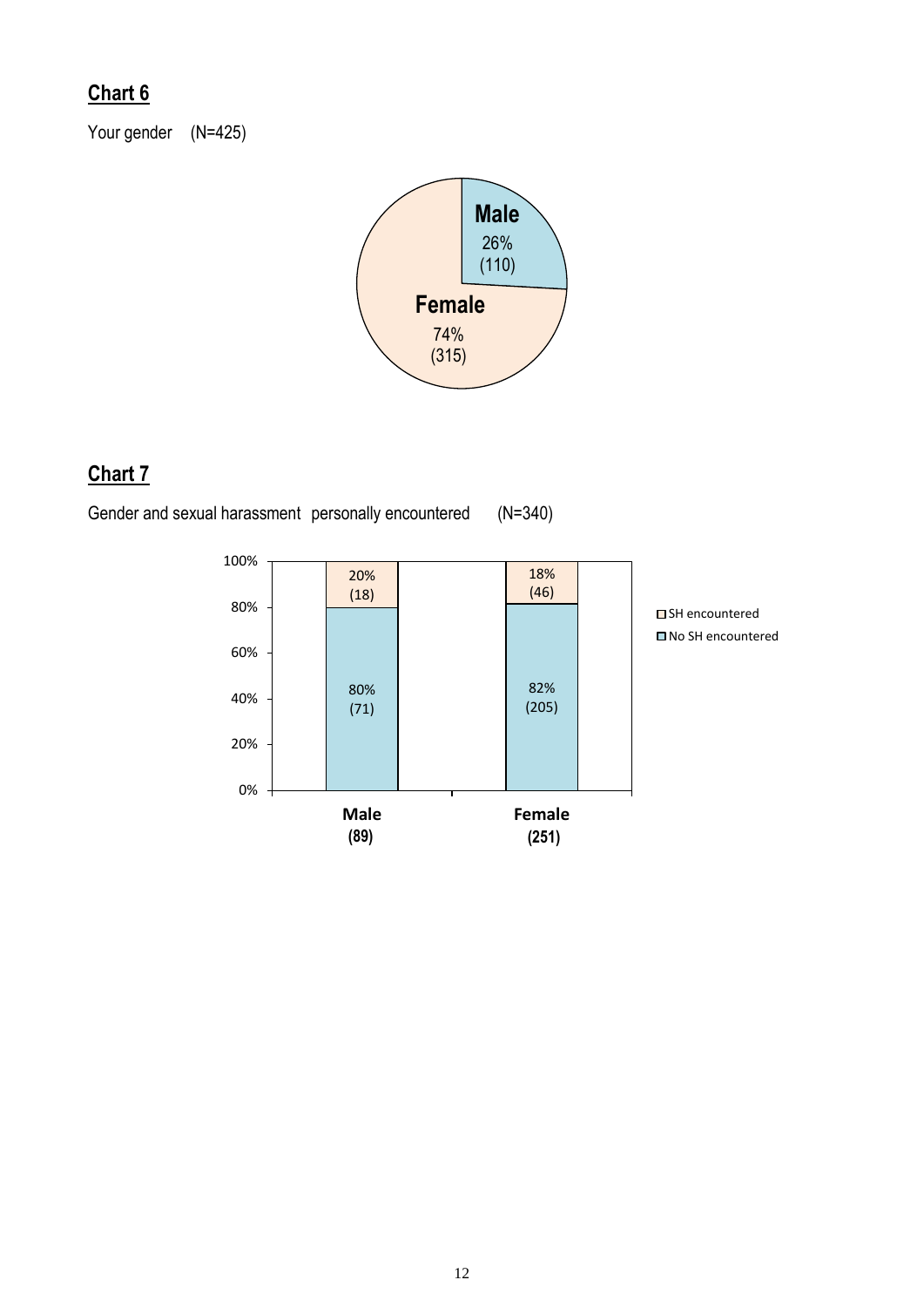

#### **Chart 9**

Age and sexual harassment personally encountered (N=344)



13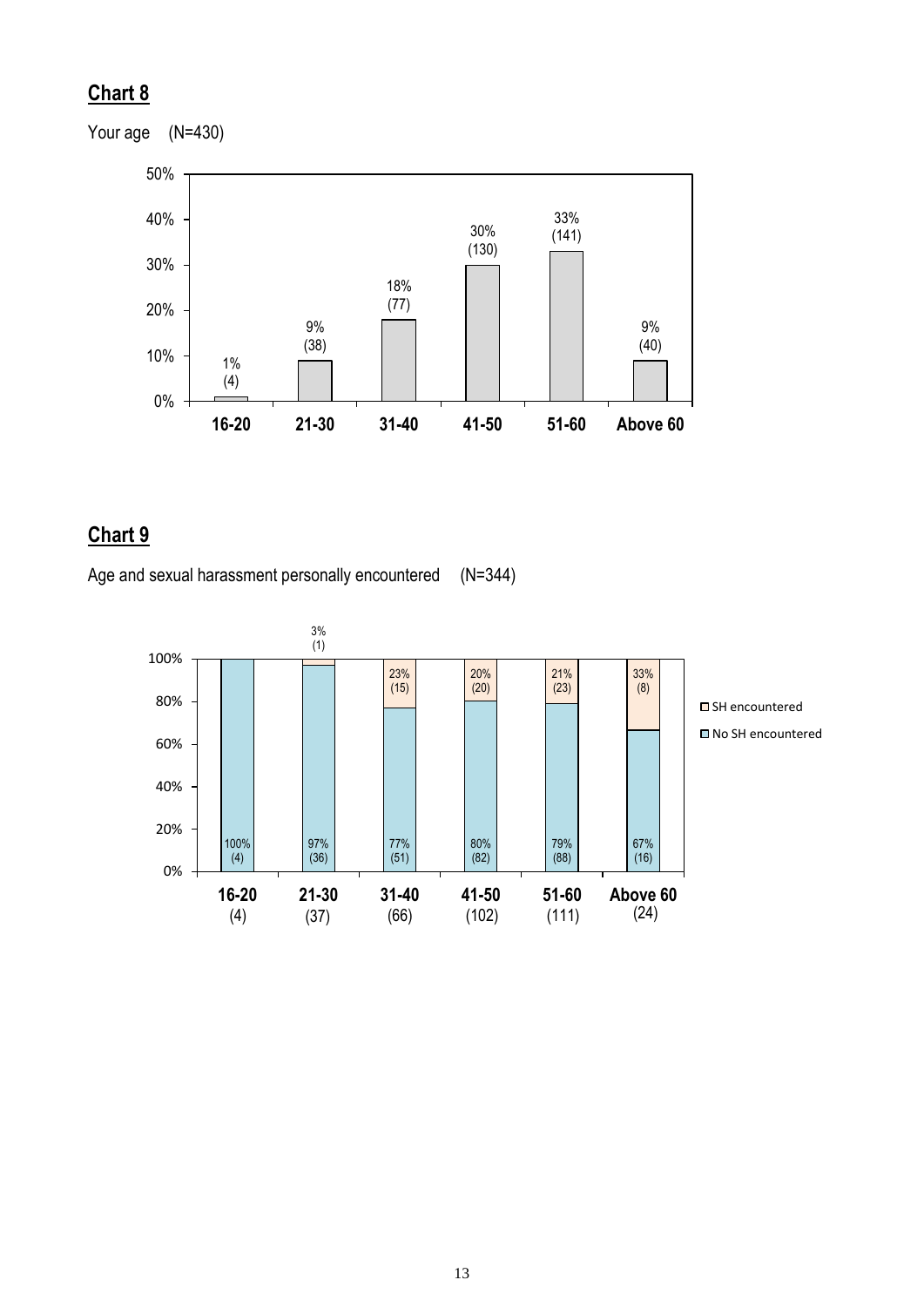Do you regularly contact customers in the company? (N=410)



## **Chart 11**

Regular contact with customers and sexual harassment personally encountered (N=335)

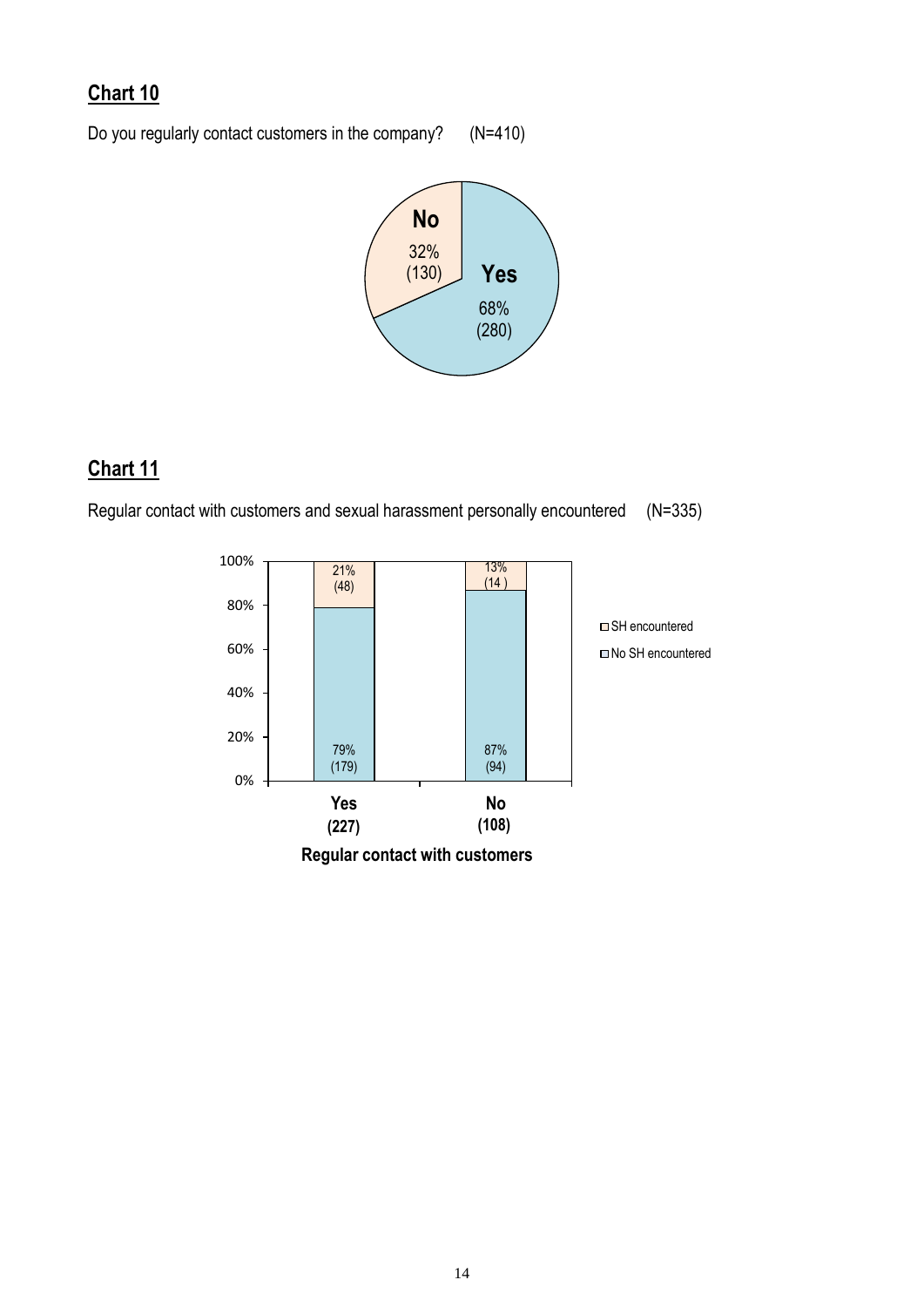Years of service in the company (N=404)



## **Chart 13**

Years of service in the company and sexual harassment personally encountered (N=329)



**Years of service in the company**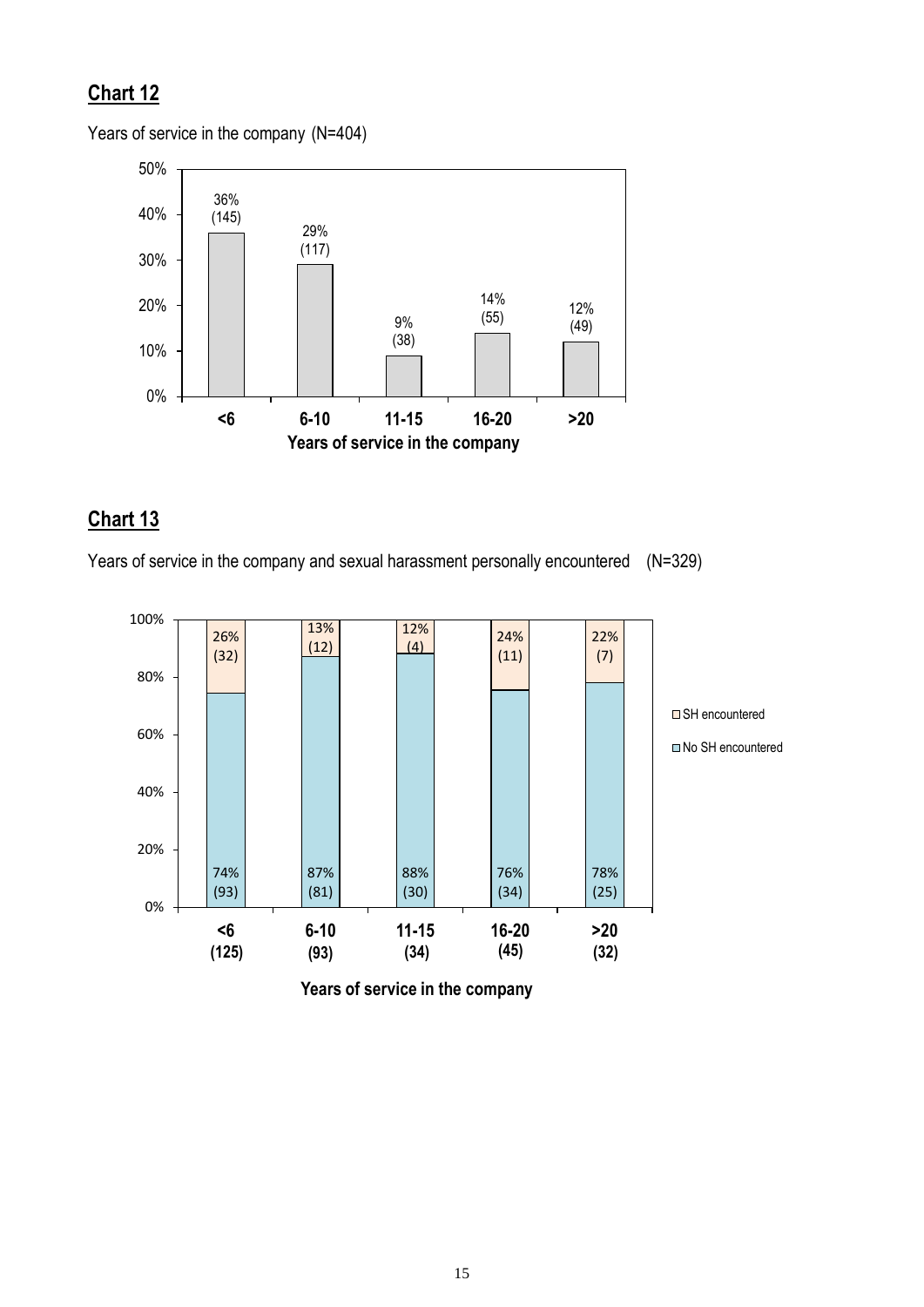Company's main business activity (N=421)



Note: \* It does not mean that the employees are flight attendants.

## **Chart 15**

Company's main business activity and sexual harassment personally encountered (N=343)